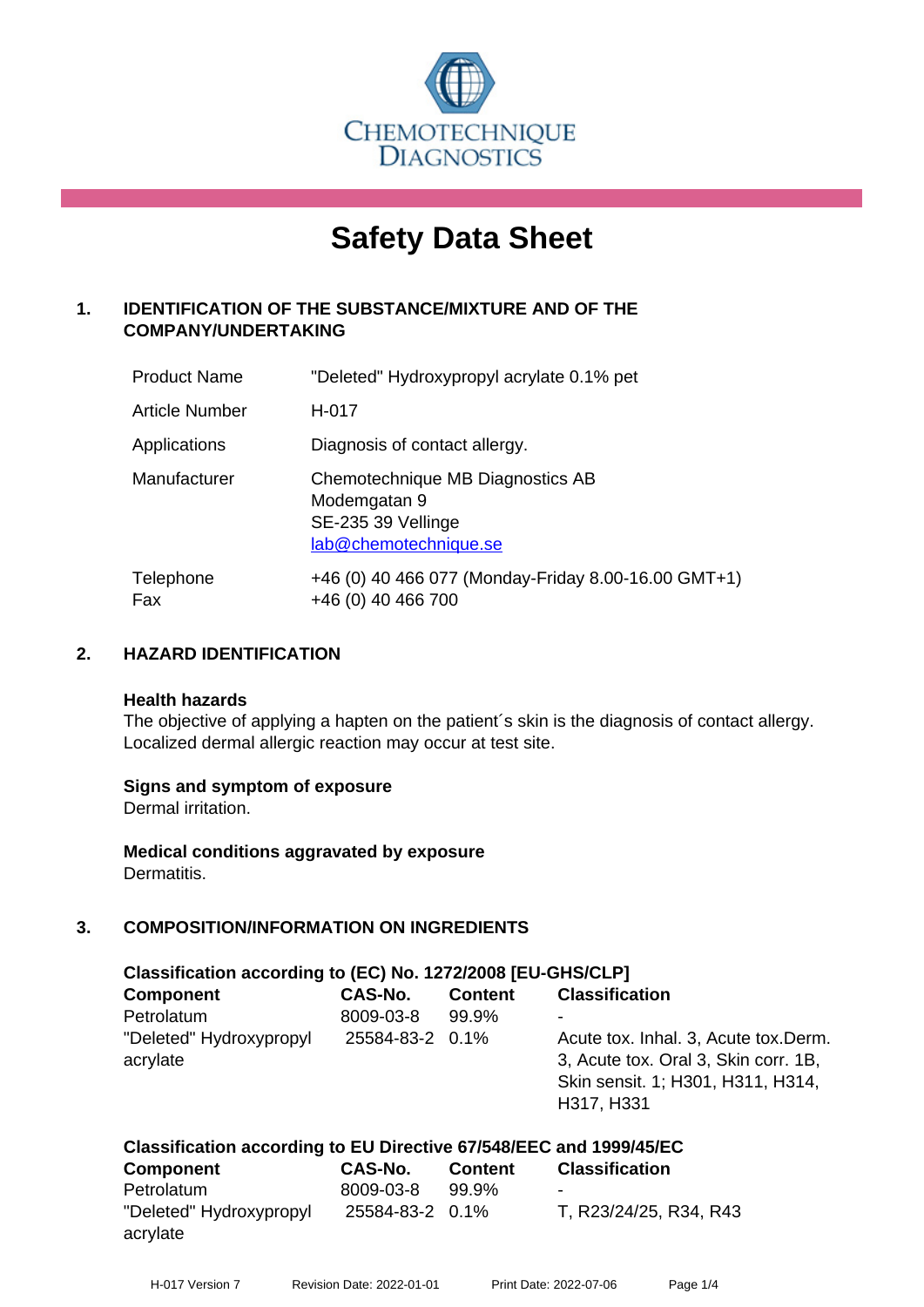# **4. FIRST AID MEASURES**

**Emergency and first aid procedures** Obtain medical attention.

## **5. FIRE-FIGHTING MEASURES\***

#### **Suitable extinguish media**

CO2, powder or water spray. Fight larger fires with water spray or alcohol resistant foam.

**For safety reasons unsuitable extinguishing agents** Water with full jet.

**Special protective equipment for fire-fighters** Wear self-contained respiratory protective device. Wear fully protective suit.

\*Data is shown for petrolatum only

#### **6. ACCIDENTAL RELEASES MEASURES**

**Steps to be taken if material is released or spilled** Contain and place in a closed container.

## **7. HANDLING AND STORAGE**

**Precautions to be taken in handling and storage** Store dark at 5-8°C. Avoid extended exposure to light. FOR EXTERNAL USE ONLY.

# **8. EXPOSURE CONTROLS/PERSONAL PROTECTION**

**Respiratory protection** Not required.

**Ventilation** Local exhaust.

**Protective gloves** Disposal gloves.

**Eye protection** Not required with normal use.

**Work/Hygienic practices** Wash hands after each use.

# **9. PHYSICAL AND CHEMICAL PROPERTIES**

Odour **Odourless** 

Appearance Ivory White Semi-solid

Melting point\* 50-55° C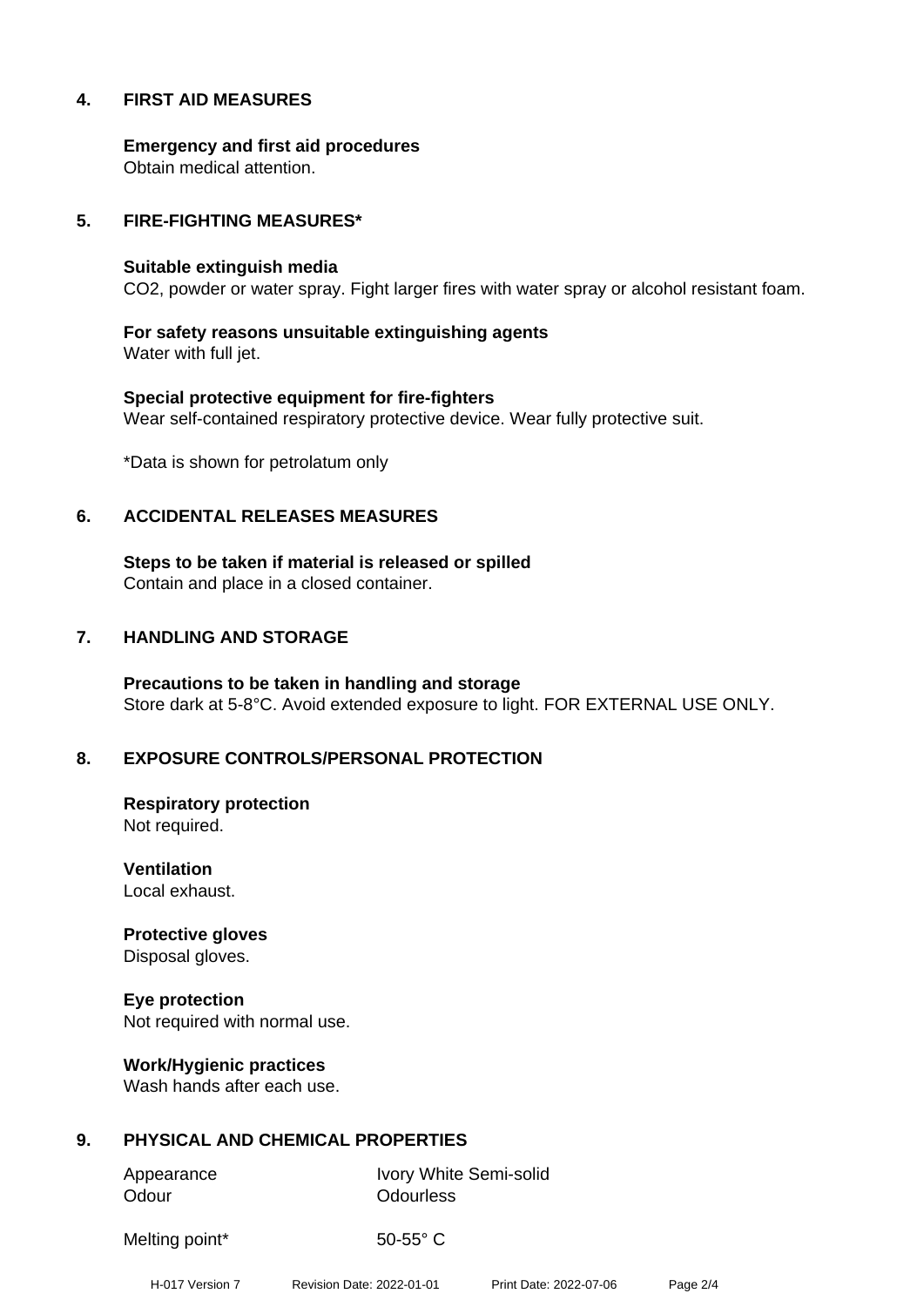Boiling point\* No data available Flash point\*  $>100^{\circ}$ C Self ignition\* Product does not self ignite. Danger of explosion\* Product does not present an explosion hazard. Density\* No data available. Solubility in/Miscibility with Water\* Insoluble

\*Data is shown for petrolatum only

# **10. STABILITY AND REACTIVITY**

#### **Incompability**

May react with strong oxidizing agents.

# **Stability**

Stable at recommended storage conditions.

#### **Hazardous byproducts**

Combustion may generate CO, CO2 and other oxides.

# **Hazardous polymerization**

Will not occur.

# **11. TOXICOLOGICAL INFORMATION**

No data available.

# **12. ECOLOGICAL INFORMATION**

No data available.

# **13. DISPOSAL CONSIDERATIONS**

# **Waste disposal method**

Comply with federal, state/provincial and local regulation.

# **14. TRANSPORT INFORMATION**

Not dangerous goods.

# **15. REGULATORY INFORMATION**

The classification is according to the latest editions of the EU lists, and extended by company and literature data.

# **16. OTHER INFORMATION**

# **Text of H-statements and R-phrases mentioned in Section 3**

| Acute tox. Inhal. 3<br>Acute tox. Derm. 3 |                           | Acute toxicity, Inhalation (Category 3) |            |  |
|-------------------------------------------|---------------------------|-----------------------------------------|------------|--|
|                                           |                           | Acute toxicity, Dermal (Category 3)     |            |  |
| H-017 Version 7                           | Revision Date: 2022-01-01 | Print Date: 2022-07-06                  | Page $3/4$ |  |